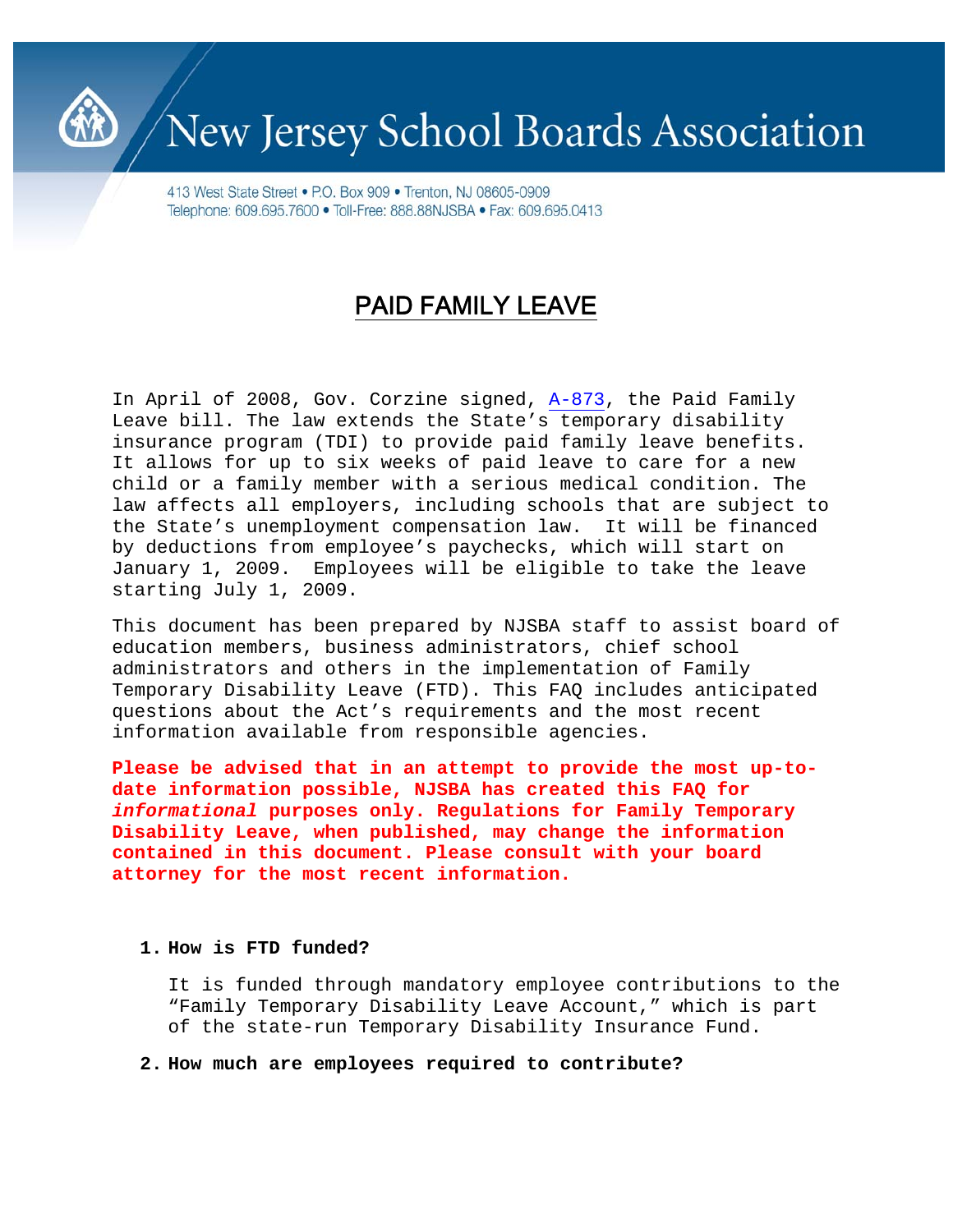Starting in January of 2009, employees will be required to contribute 0.09% of their pay (rising to .12% in 2010). The Department of Labor has estimated that it will cost the average employee \$30 per year. There is no direct employer cost. *See also* Q&A #7.

#### **3. Are school district employees covered by the Act?**

Yes, every employer, including school districts, whose employees are covered under the Unemployment Insurance Law, is a covered employer for purposes of FTD. Unlike state FLA and Federal FMLA, employers with less than 50 employees are not exempted.

#### **4. Which employees are eligible?**

An employee is eligible to take the leave if in the past 52 weeks the employee has worked at least 20 weeks at minimum wage (20 x \$143/ week) or 2) earned 1000 times the minimum wage (\$7,200). Individuals are eligible if they are employed or have left their jobs within the preceding 2 weeks.

#### **5. How much are employees paid when out on FTD?**

The weekly benefit is the same as it is under the State's TDI program (2/3 of weekly compensation up to a maximum of \$524 per week).

# **6. Who pays the employee?**

Unless the employee is using his or her own paid leave (see also Q&A # 17), the employee is paid from the "Family Temporary Disability Leave Account" of the Temporary Disability Insurance Fund. This fund is administered by the New Jersey Department of Labor and Workforce Development.

#### **7. What are the costs to employers?**

While there is no direct cost to employers, there are undoubtedly indirect costs. First and foremost, the additional incentive to take leave could have a detrimental effect on the continuity of the delivery of educational services to students. Any additional teacher absences will result in substitute costs. Additional indirect costs include mandated record keeping and compliance costs.

### **8. Under FTD, how much leave may an eligible employee take?**

An employee may take up to 6 weeks in a 12 month period.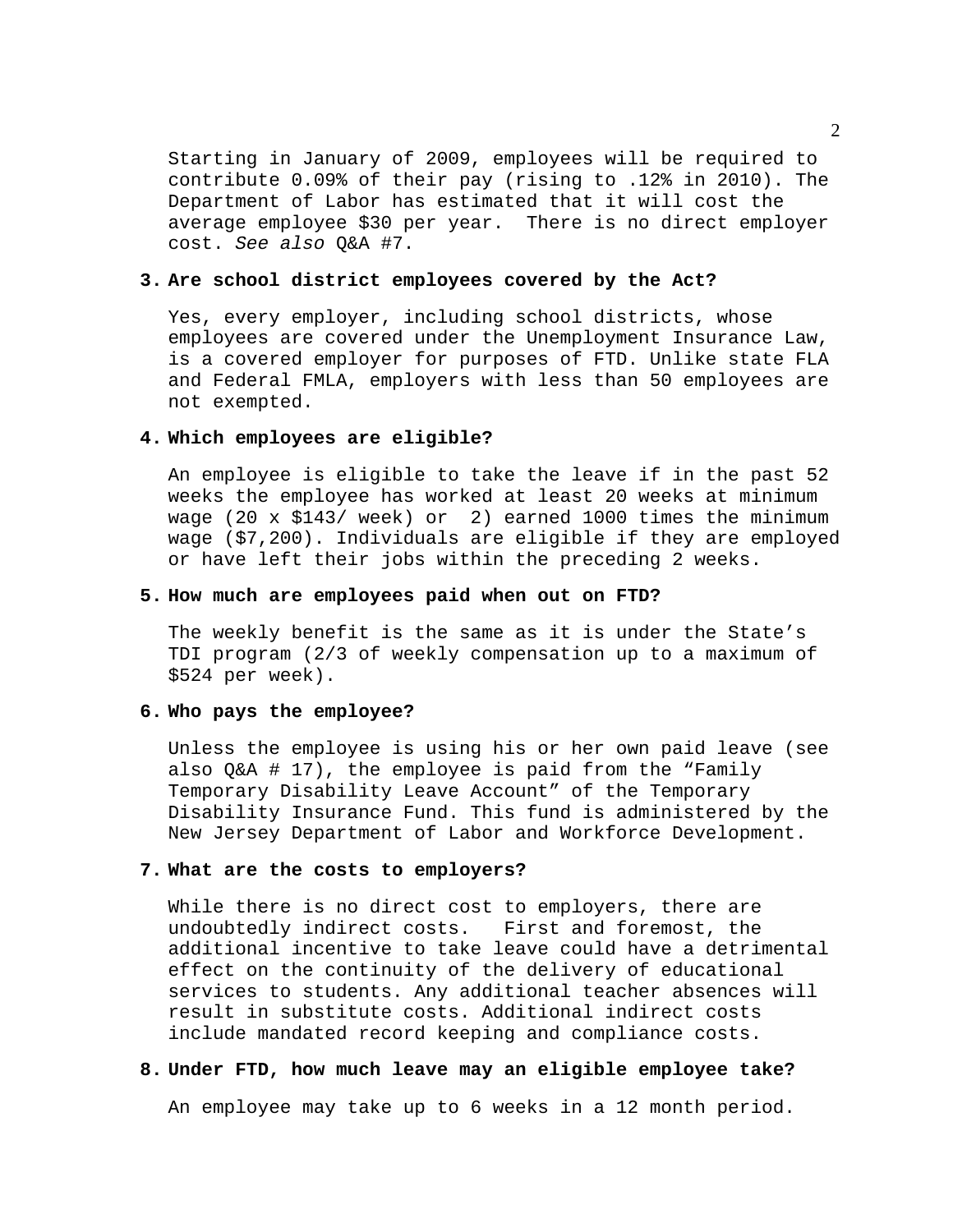#### **9. For what purposes can employees take FTD?**

An employee may take leave to "provide care" for "family members" with "serious medical conditions." An employee may also take leave to care for a new child.

## **10. May the FTD leave be used on an intermittent basis?**

Yes, eligible employees may take up to 42 days of intermittent leave. Evidently, the 42 day entitlement is based on a 7 day calendar week. In contrast, under the federal Family and Medical Leave Act (FMLA) and the New Jersey Family Leave Act (FLA), the intermittent entitlement is based on a 5 day work week rather than the 7 day calendar week. Intermittent leave may be taken to care for a family member with a serious medical condition. It may only be taken for a new child if the employer agrees. Under FTD, intermittent leave may not be taken in units of less than one day.

#### **11. What is a serious medical condition, under the law?**

"Serious health condition" means an illness, injury, impairment or physical or mental condition which requires: inpatient care in a hospital, hospice, or residential medical care facility; or continuing medical treatment or continuing supervision by a health care provider." This definition is the same as the definition under the state's unpaid family leave (FLA).

# **12. Is there any qualification on when an employee may take leave for a new child?**

Yes, the leave *must be taken* within the first 12 months after the birth or adoption placement. Note this is different from the requirement in the state's FLA entitlement. Under FLA, the leave must *start* within one year of birth or adoption.

# **13. Who are family members under FTD?**

"Family members" are defined as child, spouse, domestic / civil union partner or parent (biological, foster, adoptive or legal guardian when employee was a child) of the covered individual. This definition is substantially similar to the state unpaid (FLA) definition. Note, however, unlike FLA, FTD does not allow leave to care for parents-in-law.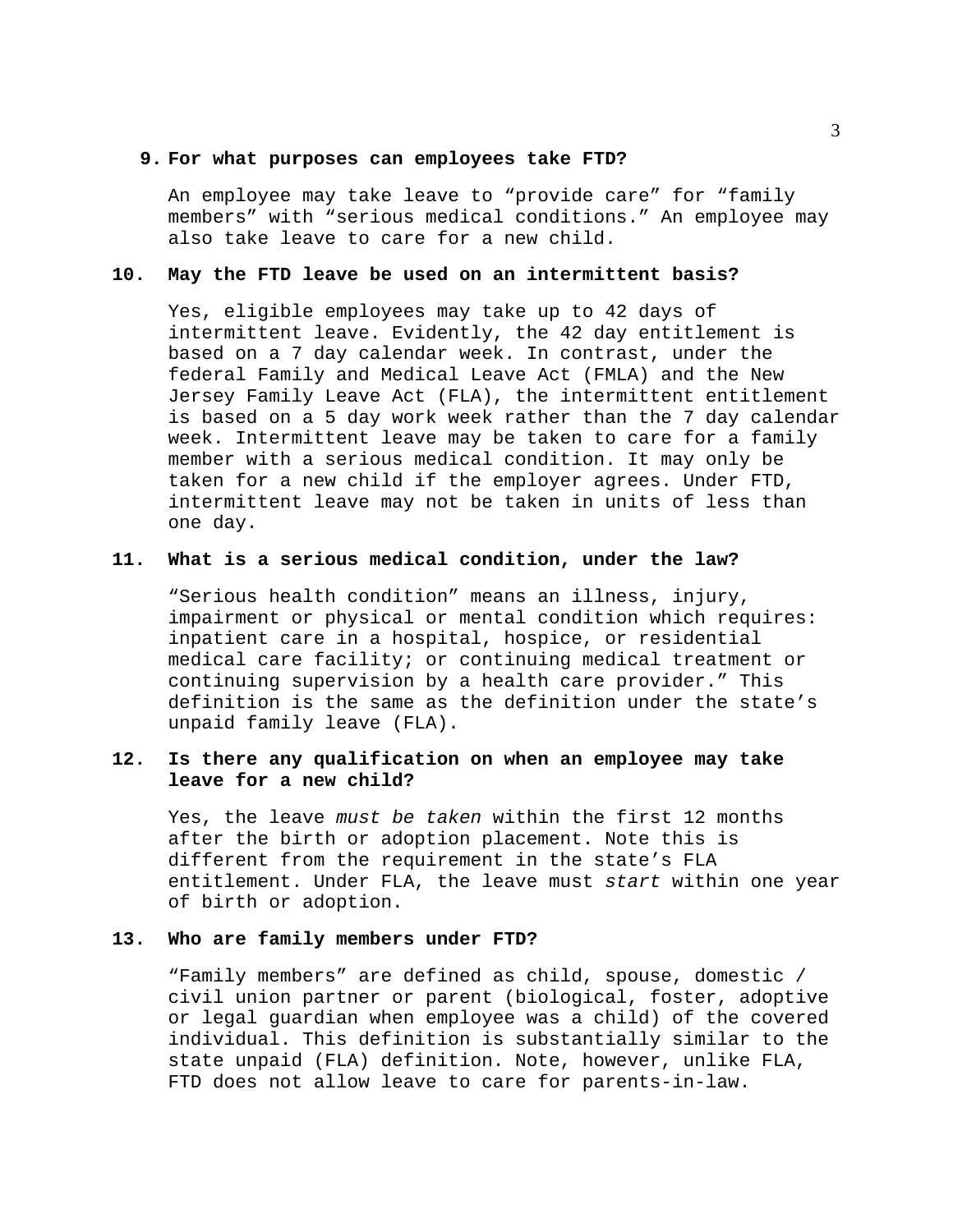#### **14. How is child defined under the law?**

"Child" means a biological, adopted or foster child, stepchild or legal ward of a covered individuals, child of a domestic/ civil union partner of a covered individual, who is *less than* 19 years old, or who is 19 years old or older and incapable of self care because of mental or physical impairment.

# **15. When may an employee take the leave?**

There is a one week waiting period before an eligible employee will be paid under FTD. This means that if there is a qualifying event, the employee must be out of work for one week, before FTD starts to pay benefits. Note that there is no waiting period if the employee takes FTD immediately after being out on Temporary Disability Insurance (TDI). Once the employee completes the third week of leave (including the 1 week waiting period) then FTD benefits are payable for the one week waiting period and the one week waiting period is counted toward the 6 week entitlement.

# **16. Does the FTD entitlement run concurrently with the federal Family and Medical Leave Act (FMLA) and the New Jersey Family Leave Act (FLA)?**

Yes. If the employee is eligible for FLA or FMLA, the employee must take paid FTD concurrently with those leaves.

# **17. Can the employer require the employee to take accrued paid leave during the one week waiting period?**

Yes, the employer may permit *or require* the employee to use available sick days (including the 10 days provided under *N.J.S.A. 18A:30-2*), vacation or other paid leave, prior to receiving FTD benefits. Employers, however, may not require employees to use more than 2 weeks of paid leave. If the employer requires the employee to use paid leave, the employer must allow the employee to use paid leave during the one week waiting period.

# **18. If the employee does use paid leave, is that time deducted from his or her 6 week FTD entitlement?**

Yes, employers may count that time towards the 6 week FTD entitlement.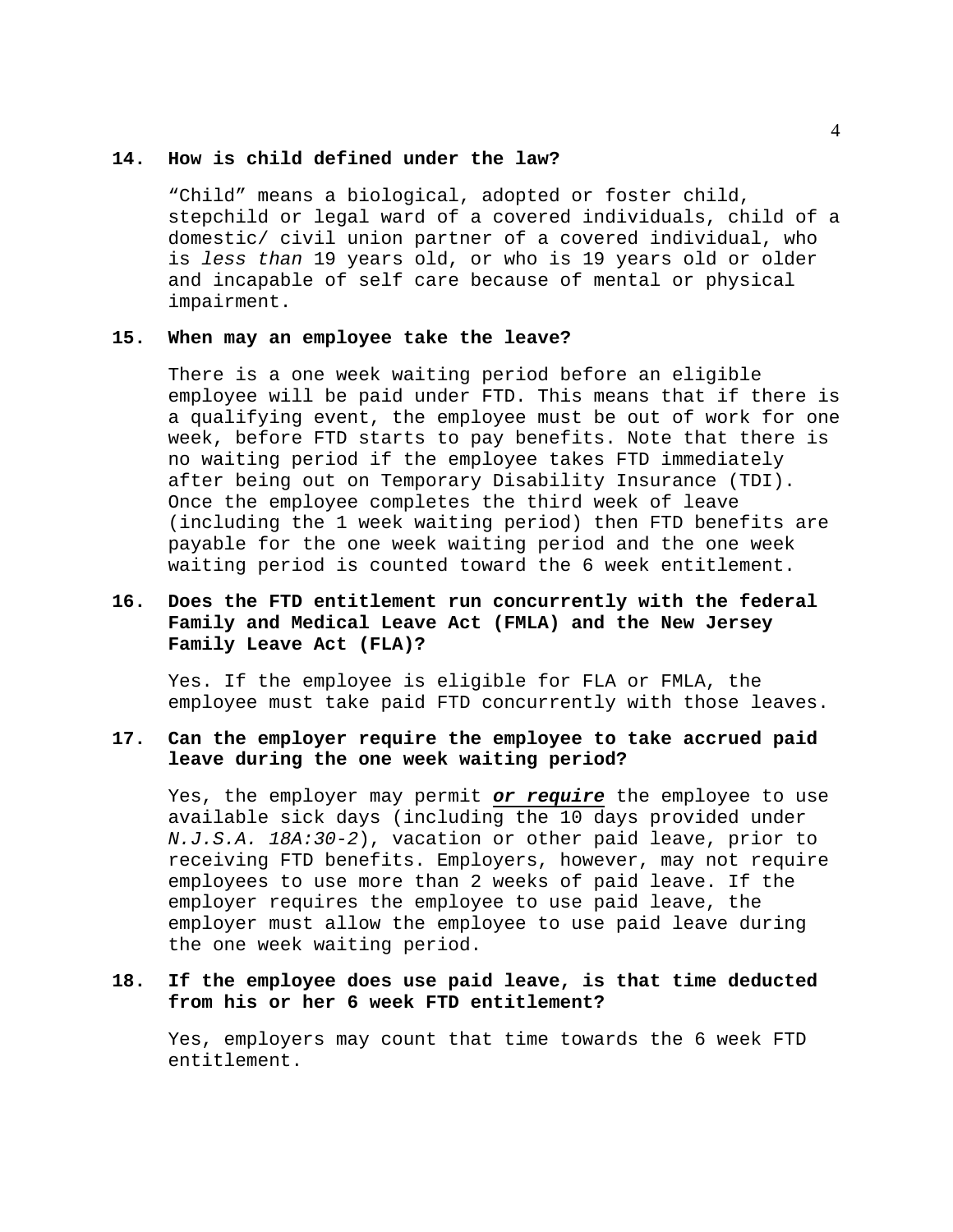# **19. Is FTD affected by a district's collective bargaining agreement (CBA)?**

The law specifically states that the law will not prevent "any *new* provision of a collective bargaining agreement or employer policy, which provides employees more generous leave or gives employees greater rights to select which kind of leave is used or the order in which the different kinds of leave are used." Thus, if there are more generous provisions in your CBA, the negotiated provisions will control.

# **20. What notice must an employee give to take the leave?**

The employee must provide 30 days' notice for leave for a new child. For leave requested for the care of a seriously ill family member the employee must give prior notice in a reasonable and practical manner, *unless emergency or unforeseen* circumstances preclude it. For intermittent leave, barring emergency or unforeseen circumstances, the employee must provide 15 days notice.

# **21. Are there any prohibitions on when an employee may schedule leave?**

In addition to providing the requisite notice, employees must make a reasonable effort to schedule leave so that it does not unduly disrupt operations.

# **22. Are employees required to provide a medical certification?**

Yes, they are required to provide the same medical certification that is required under FLA. That certification will include the date the condition began, probable duration, and medical facts known by health care provider regarding the condition.

# **23. Does the employer need to provide any information to Department of Labor?**

Yes, by the ninth day of the leave the employer must provide the Division of Temporary Disability Insurance (and the employee) the employee's name, address, social security number, and such wage information as the Division may require to determine the individual's eligibility for benefits, including any sick pay, vacation or other fully paid time off provided by the employer during the period of